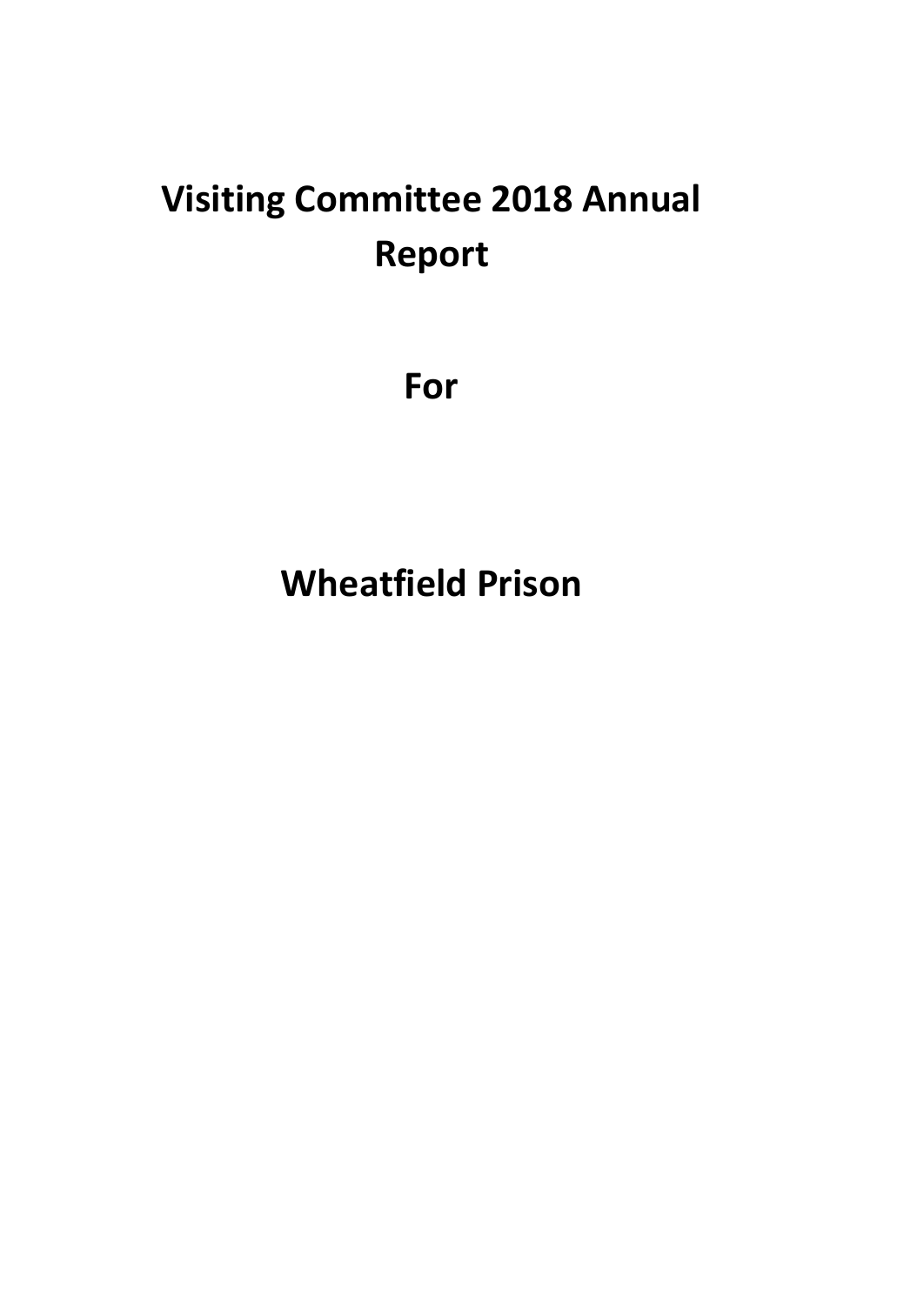Wheatfield Place of Detention,

Cloverhill Road,

Clondalkin,

Dublin 22.

Tel 01-6209400

Fax 01-6209430

Mr. Charlie Flanagan T.D Minister for Justice & Equality 94, St. Stephen's Green, Dublin 2.

March, 2019.

VISITING COMMITTEE ANNUAL REPORT YEAR ENDING 2018.

We, the undersigned members of Wheatfield Place of Detention Visiting Committee are pleased to present the Annual Report year ending 2018.

The Visiting Committee comprises of four members at the time of writing this report. The full Committee visits the prison every month. The first meeting each month meets with the Prisoners who requested a meeting. Our Return Visit is made by two members of the Committe and they impart to the Prisoners the result of our consultation with the Governor regarding the issues raised.

The Committee met with Campus Governor Martin O'Neill who attended our December Committee meeting. Governor O'Neill gave the Committee an update on Prisoner's issues that the Committee raised during the year. Present also were a number of Assistant Governors and Senior Officers.

Governor Conal Healy who was the Governor until mid year 2018 was very accessible and supportive of the committee and immediately addressed any issues raised by the Committee. We wish to express our appreciation and wish him well in his future endeavours.

Governor Marie Connolly was appointed in November 2018 to replace Governor Healy. Governor Connolly has also been very supportive. In fact all the Staff in the Administration Office and Prison Officers who support Committee Members while visiting the Prison itself have been most helpful and courteous.

Page 1.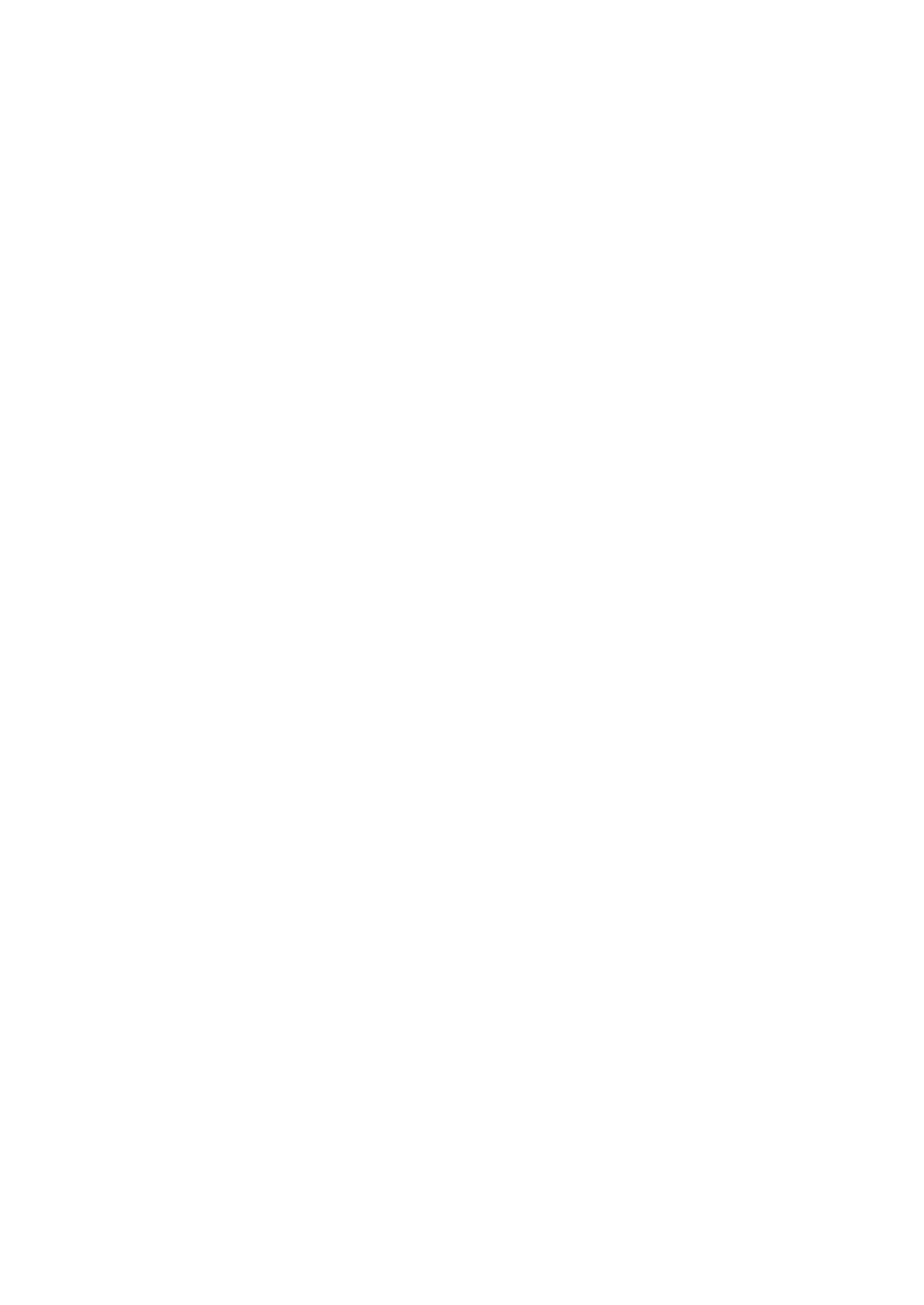During the year 2018 the Committee has met with many Prisoners who have requested to the the Committee and have shared their difficulties with the Committee. Each month there can be any where between 6 and 4 Prisoners seeking to meet with the Committee. The Committee members give time to make the Prisoner comfortable and engage with him regarding his issue and in the conversation we can offer suggestions and support to ease the anxiety and frustration that the Prisoner maybe experiencing. We then have a meeting with the Govenor or an Assistant Govenor and relay the difficulties that we have heard and notes are taken and follow-up promised on the Committee members Return Visit. On our return visit we go into the prison and meet with the Prisoners who requested our assistance and give the Prisoner in most cases an answer that will assist them.

Prisioners difficulties range from requesting Transfers to other Prisions and to the two Open Prisons, 22hr lock ups and the difficulties around isolation, P19 punishment, Screen visits, difficulties with family visits and stress within their personal relationships due at times because partners or family members are barred because of an issue that occurred on a visit. Issues arising when a visitor is accused/suspected of bringing into the Prison an unauthorised object or substance and the Prisoner believes he is being punished with a P19 which may involve him being put back on basic status. That particular visitor being banned for 6 months and on permission to return they then are on Screen Visits for a further six months.The Prisoner requires the Committee to look at the issues that have arisen and help him to solve or get clarity for him from the Governor.We then put forward the Prisoner's issues when the Govenor or Assistant Governor joins the Committee meeting and listens to the issues raised by Prisoners that morning.

Other issues that arise for Prisoners are Personal health issues and diets. Accommodation for visiting children with health issues and those with Autisim difficulties.

Skype communication requested in situations around difficulties for family visits for the Prisoners. Or Prisoners who have no families in Ireland. Unfortunately, Skype communication at the moment is a work in progress.

On the Return Visit those Prisoners who brought their issues to the Committee are visited at their Unit and an explanation is given to them and in most cases they are satisfied that we have spoken on their behalf and while not aways solve their problem, they feel represented and have more clarity on their difficulty.

Also on our Return Visit the two members will engage with Prisoners in the corridors or on landings and take their issues raised back to the Office and have a result for the Prisoner in approx 2 weeks, but should the Prison Service be able to communicate a claritification sooner to the Prisoner the Governor will arrange that.

Most issues are a result of a breakdown in communication from either side and once there is engagement by both sides issues can be clarified

On the return visit the two members also take the opportunity to visit parts of the Prison to see Workshops, The School, The Yard, the GreenHouse Project , Visiting Areas, Kitchen and speak with Prisoners and Staff.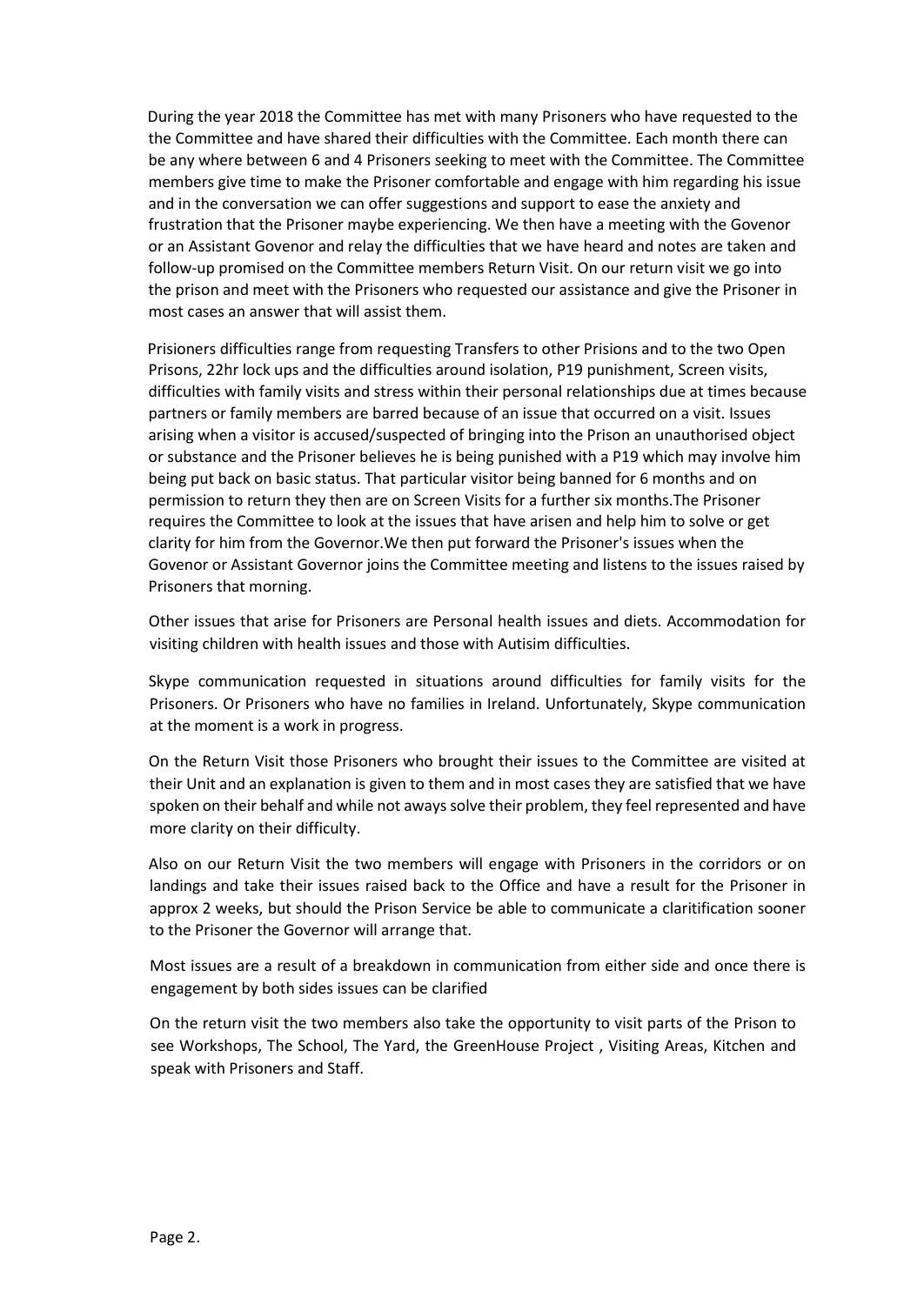The condition of cells can be mixed. Prisoners on the basic regime probably have not the most pristeen cells. This year the completion of the contract to install new windows has made a hugh difference to the Prison in general and a welcomed refurbishment of Prisoner's cells. The new windows are larger than the old ones, therefore more light in the cell. Also, the Prisoner has the ability to control the air flow into his cell. So in warmer weather fresh air and in colder weather there are no drafts and therefore the cell is not loosing heat, There is also a blind within the window and the Prisoner can alter the light or close the blind whenever required. Each cell has also been painted when the window has been installed. The installation of the windows now means that Prisoners are activly engaged in keeping their own space clean and rubbish is collected each day, where prevously there was a bad habit of throwing rubbish out of the old windows. These actions componded and added to the serious rodent issue that the Prison suffered previously . Thankfully now this has been resolved.

## Facility corridors, wings and landings.

A new cleaning regime was introduced during 2018 and there has been a hugh improvement in the cleanliness of all areas in the prison.

## Prisoner Reception Area:

On arrival a Prisoner is processed through this area in accordance with prison regulations. Atl personal articles are recorded These articles are kept in a safe locker stored by the authorities. When a Prisoner arrives he is issued with clothing of good quality, personal hygien products and on release the Prisoner will have his personal articles return to him. Later after the Prisoner is processed he will be brought to the committal wing where he will spend his first night. While he is in this area he will be given lots of information regarding the Prison rules and his entitlements will be explained to him. Then the Authorities decide what area is best suited to place the Prisoner.

The difficulties around placing prisoners has grown with 22hr lock ups requested because of fears that other Prisoners are a danger to the new Prisoner. For the safety of Prisoners the 22hr lock ups are vital to Manage Prisoner's who cannot mix in the general population.

There is approx 100 Prisoners at any one time on 22 hr lock up and this puts a hugh pressure on staff.

The 22hr lockup Prisoners are legally entitled to 3 hrs outside their cells each day. In order to manage this 2 and maybe 3 Prison Officers are required to escort a Prisoner to the yard and back to his celi safely.

#### Facilities on the Prison Grounds:

There is a very high quality flower and plant nursery, It gives training to the Prisioners who have engaged with the scheme. The Prisoners involved are serving life sentences and are on an enhanced regime. The Programme operates at a very professional level and provides flowers for public areas PAGE 3

project The grounds are always well maintained.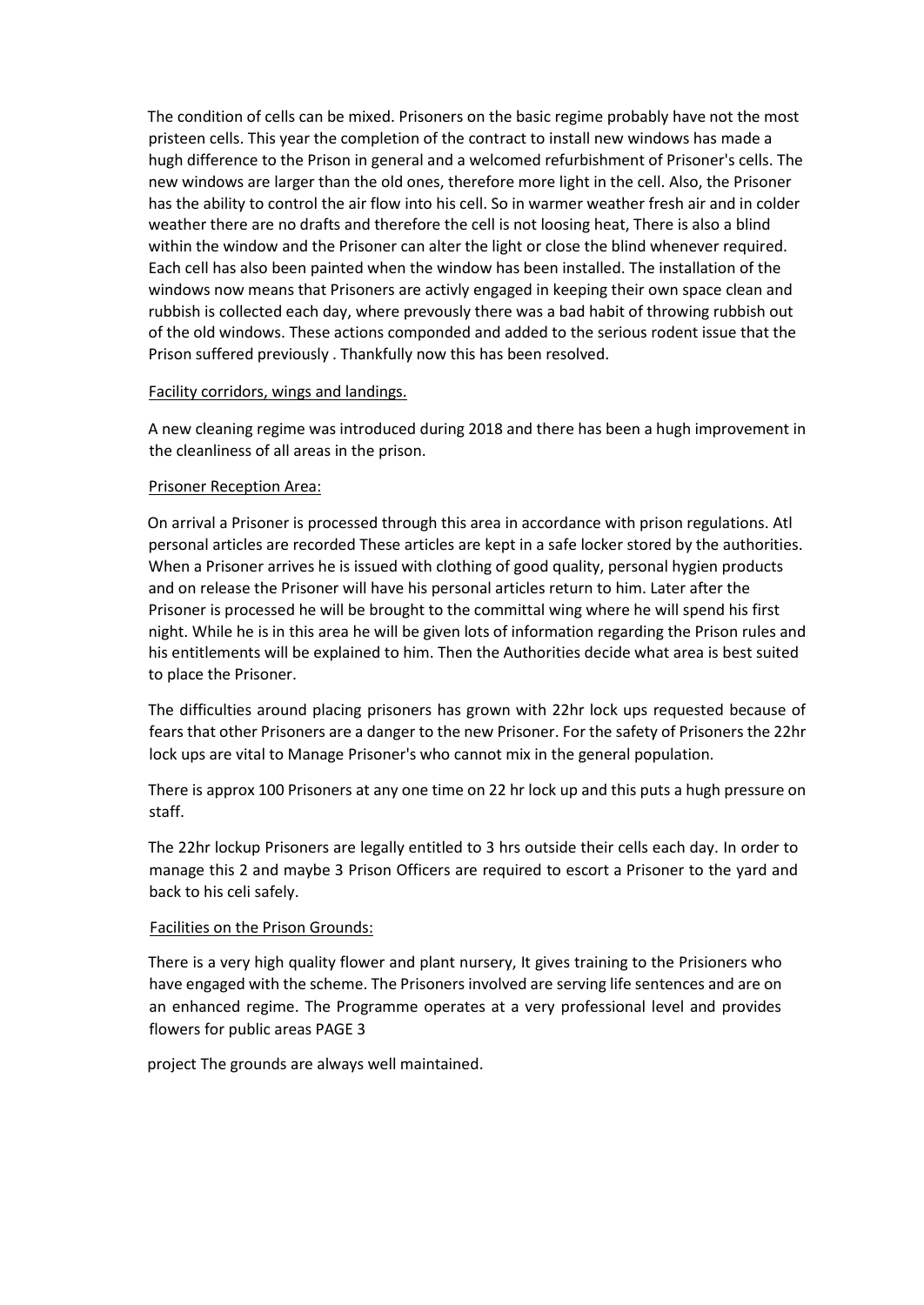The animals that previously lived in this open area have been removed and together with the new windows eliminated the serious rodent issue.

A substantial waste management programme also operates within the prison.

# Kitchen/Catering

The kitchen operates at a very high level, The Kitchen has been inspected by outside authorities and has received the relevant accreditations. The Kitchen and the Stores operate at a professional level.

There is a 28 day menu cycle in operation. There is also arrangements for special food diets and those Prisoners who have difficulty with their diet are facilitated. On visiting the kitchen which we do regularly we note that there is a special board to facilite those with dietary issues.

The food is of good quality and variety. The kitchen cleanliness is above reproach. The training that Prisoners receive is excellent and very important both for learning about food, cooking and on release they will have a good knowledge regarding a healthy diet and cooking for themselves and their families. The experience in the Kitchen for a Prisoner can also be an opportunity for employment on leaving the Prison.

# Library/other facilities

This is a very important resource for Prisoners. There are Literacy problems that some Prisoners have which in the past created difficulties in their school days and later in life and therefore school is a very daunting place.

The introduction of an info streaming service or info loop channel could be explored which could encourage more usage of both the Library and Adult Education. Also projects and apps that assist with dyslexia could offer a Prisoner an opportunity to engage with further and second chance education. There is a touch/type read and spell app which can assist with gaining knowledge to read and write with confidence. (Maynooth College have this app available) . Each Cell has a TV and games consoles and other games i.e . chess or playing cards are also available.

# Education:

There are many and varied courses and subjects that Prisoners can engage with while in Wheatfield Prison. There is a large number of subjects available :

There are 34 Teachers on staff, 9 Full time and 25 Part time. There are 53 subjects available, which include Junior Certificate and Leaving Certificate subjects. There are also courses for post leaving Certificate Prisoners who wish to have a qualification in an area that they have already completed part of a course, have a flair for or would consider continuing the course on release.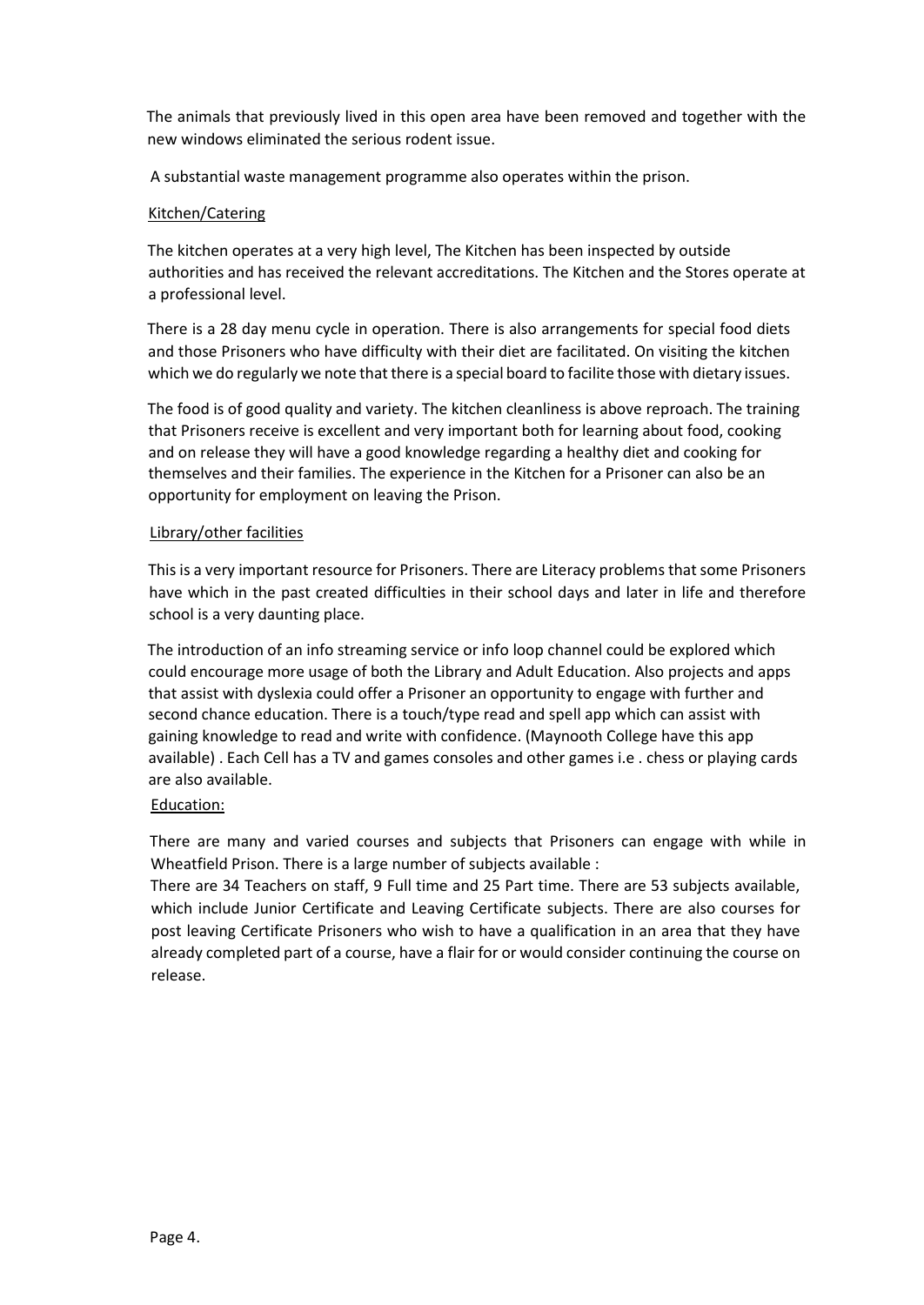—Programmes-also-inelude, Pre-Release8week-courserParenting-Classes.

The Red Cross also provide a course to those Prisoners who wish to take part.

Evening classes are also available from 5.30-7pm and 10 Teachers provide this service.

There are issues of difficulty around getting to 22 hr lock up prisoners if they request to engage with the Education Department in the Prison as the amount of staff required to get one teacher to a prisoner on 22hr lock up is very demanding for the service.

Due to shortage of staff classes are cancelled and while this is understandable in the light of security and safety for both staff and Prisoners it is very disruptive to the courses provided.

## Trainin Workshops.

We have visited these workshops on many occasions and commend the instructors who are dedicated and proud of their work and facility. The facility offers carpentry, metalwork, construction, printing and painting workshops. Prisoners receive a high level of training and skill sets upon completion of these courses. There is a substantial supply of tools, machinery and equipment available to Prisoners to enable them to carry out their work and complete their course. The skills learned in these WorkShops are of great assistance to Prisoners on leaving Prison as they seek employment especially now in this climate Of employment . The Prison also has links with outside agencies i.e. charities in which some of the products and services of Prisoners from these WorkShops can be utilised.

Unfortunately, due to shortage of staff these WorkShops are cancelled which is understanable regarding security and safety is paramount at all times. This is very disruptive both for the Workshop Staff and keeping the Prisoners engaged in the programmes.

# Physical Activities

The Gym is a very popular pastime. The Gyms have a very good selection of equipment. It is important that the equipment is well maintained. Prisoners on Basic Enhansment get a minimum of one hour per week and those on Enhansement get a minimum of 2 hours per week. There is also a Sports Hall where indoor Soccer can be played. And other indoor sports if requested. The

Committee believes that Sport facilities are very important to aid the physical and mental health and fittness of Prisoners.

#### Yard Facility

Wheatfields Yards are large spaces. They are covered with netting in order to prevent drugs and objects being thrown over the perimiter wall. This wall is a hugh difficulty for the Athorities in Wheatfield Prison. More netting and a solution to the security of the perimeter wall is essential.The Soccer Pitch is used in all weathers and is a great facility for Prisoners to release energy and play a team games no doubt in a competitive way.

Page 5.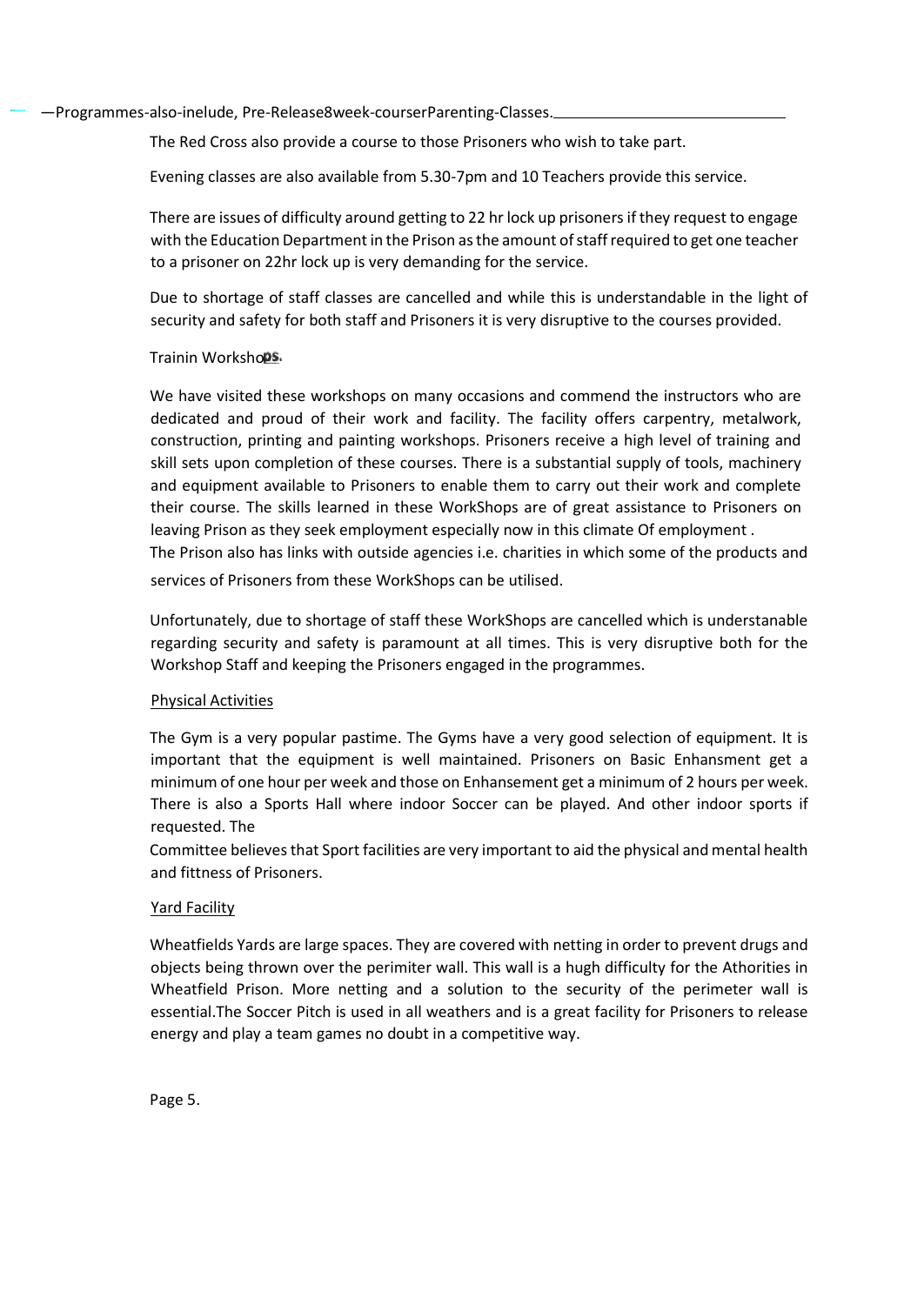understands that further finances are required to rectify this issue.

## **Laundry**

Wheatfield has its own Laundry Services, which services both Cloverhill and Wheatfield. This facility also offers Prisoners training opportunities . The laundry is a very busy area and is conducted in a professional way. We have never received any complaints regarding this service from Prisoners.

## Prisoner Mail

Prisoner's mail service is generally handled with efficiency. incoming and Outgoing Prisoner mail is censored for inappropriate remarks, comments and material.Prisoner<sup>i</sup>s can received private mail *from Legal Personal* if it is in a separate envelope within the original envelope. There is an option for the Prisoner to have personal and sensitive mail directed to the Visiting Committee. Generally the inmates are satisfied with the system as it is. Should there be complaints the Committee will follow up on those issues raised.

## Other Services/Facilities

Wheatfield has links with external groups such as the Red Cross (mentioned previously), The Samaratians and Merchants Quay Drug Services. These Groups provide excellent services and support for Prisoners who engage with them. The Samaratians have trained inmates to become listeners. This is a very valuable resourse as inmates have someone to talk with who have similar experiences and circumstances. There is a Chapalin services also available for Prisoners.

#### 22 Hour Lockup:

This is a very tough and isolating situation that a Prisoner finds himself in. It can arise either by The Prison Authority's decision regarding risk to the Prisoner himself\* other Prisoners or by the choice

Of the Prisoner himself due his fear of violence that he may experience by other PriSoners in Wheatfield whom he has had interaction with before entering Prison. The Prison Service tries as much as is possible to prevent a Prisoner making the decision to seek 22hr lockup explaining the mental health issues that can arise through this isolation. These situation cause great suffering in Mental Health and a considerabie stress on staffing. Each of these Prisoners required to have 3 hours out of their cell. Consequently a tremendous amount of staff is required which depletes staff in other areas, such as WorkShops and School.

#### **Drugs**

This is a serious and ongoing difficulty both for the Prison Authorities Country wide and also for Prisoner's and their families. Despite the best efforts of the Authorities in Wheatfield Prison, scanners, sniffer dogs, Xray and bags searches and the Perimiter wall being monitored daily,

Page 6.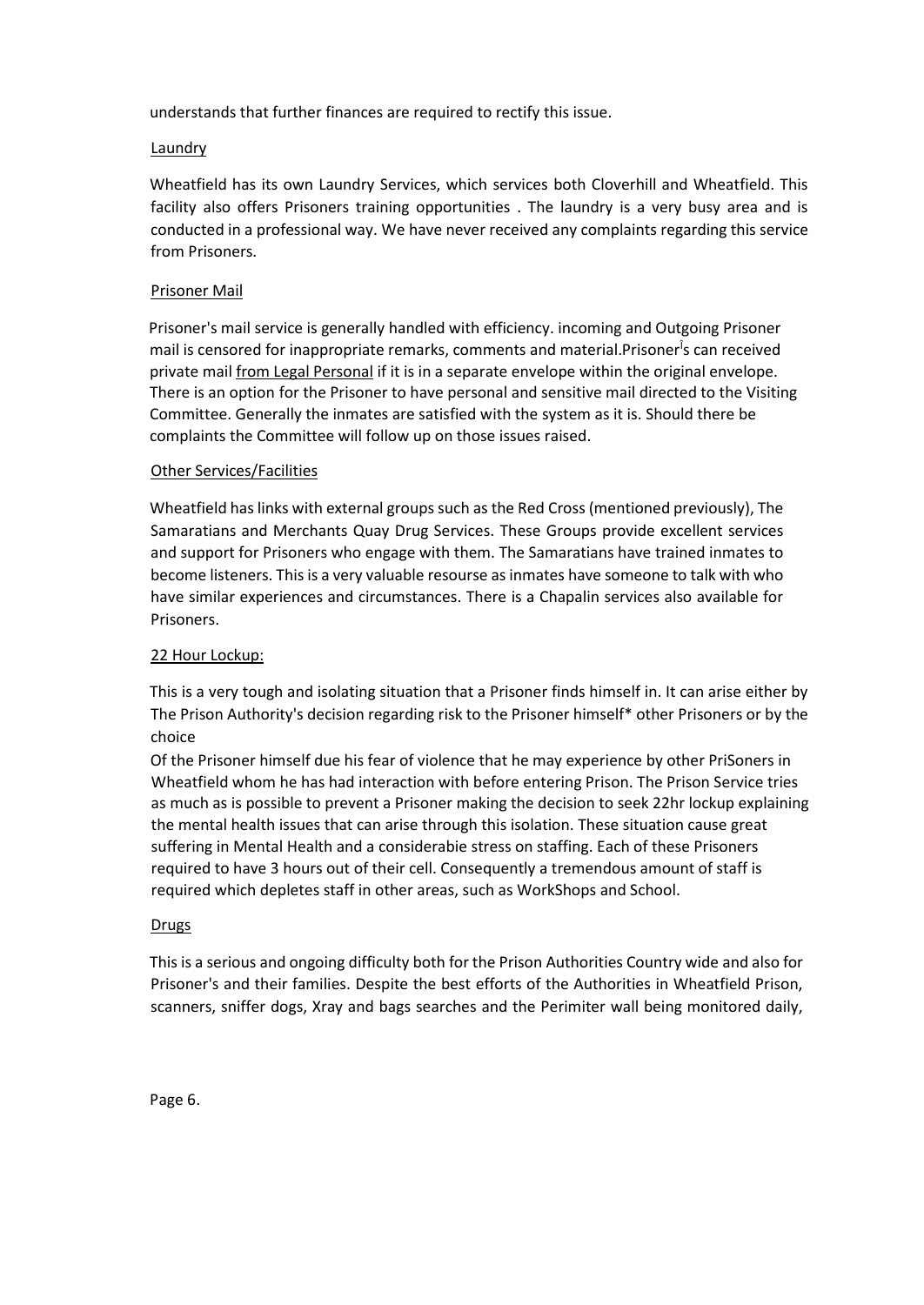constantly drugs enter the Prison. The stress both on Prisoners and Families to facilate drugs being brought into the Prison is enormous.

## receive a P19 and his visitor will be banned from visiting him for 6

months and then 6 month cn screens. This can be devastating for the Prisioner and his family. The Prisoner may also loose any enhansed position he had earned and be back down to a basic situation.

Prisoners can avail of drug rehabilitation programmes within the prison and the authorities encourage prisoners to use this service.

## Discipline Regimes

The Institution operates three levels of incentivised regimes, basic, standard and enhanced standard. Depending on their engagement within the system they can be downgraded to basic.

All new committals are on standard. Within the basic programme there is a loss of certain privileges, such as no access to the gym, games consoles, premium employment, and accommodation. The committee believe this loss of privilege is fair. That is that these losses are administered to a Prisoner in a fair and equitable way. Clear rules are given to Prisoners on entry to the Prison. This ioss of privilages should never be used on Prisoners without giving the Prisoner a clear indication of his infringement.

Although we see Prisoners who complain about their P19 and loss of privilage on understanding the situation that happened we can bring clarity to this difficult situation that the Prisoner finds himself in and encourage him not to loose faith and try to regain the privilages he lost.

For this system to work well there must be communication and clarity with the Authorities regarding the issue that brought the Prisoner to the position that he is loosing his privilages. The ramification of infringing the rules has to be clear at all times.

The enhanced regime has clear advantages, such as 7 hours out of their cell. Engaged in School, Workshops, Working in the Kitchen, Laundry etc. These activities are not only worth while, but can help and assist with the difficuty of being in Prison and the loss of freedom.

There are also two units that Enhanced Prisoners have the opportunity to mix with similar Enhanced Prisoners, they have facilities to wash and look after their own clothing, access to cooking facilities. Make their breakfast and tea breaks in an atmosphere of co-operation with one another. There is a community seating area and a TV which can be enjoyed in a communal atmosphere.

There is one incentive that appeals to Prisoners and that is the Open Prison. As there are only so many places and a Prisoner more or less needs to be near ending his prison sentence, and it is not always a suitable fit for a lot of Prisoners. So there can be an amount of disappointment and anger when a Prisoner sees another Prisoner getting an Open Prison place and he is

Page 7.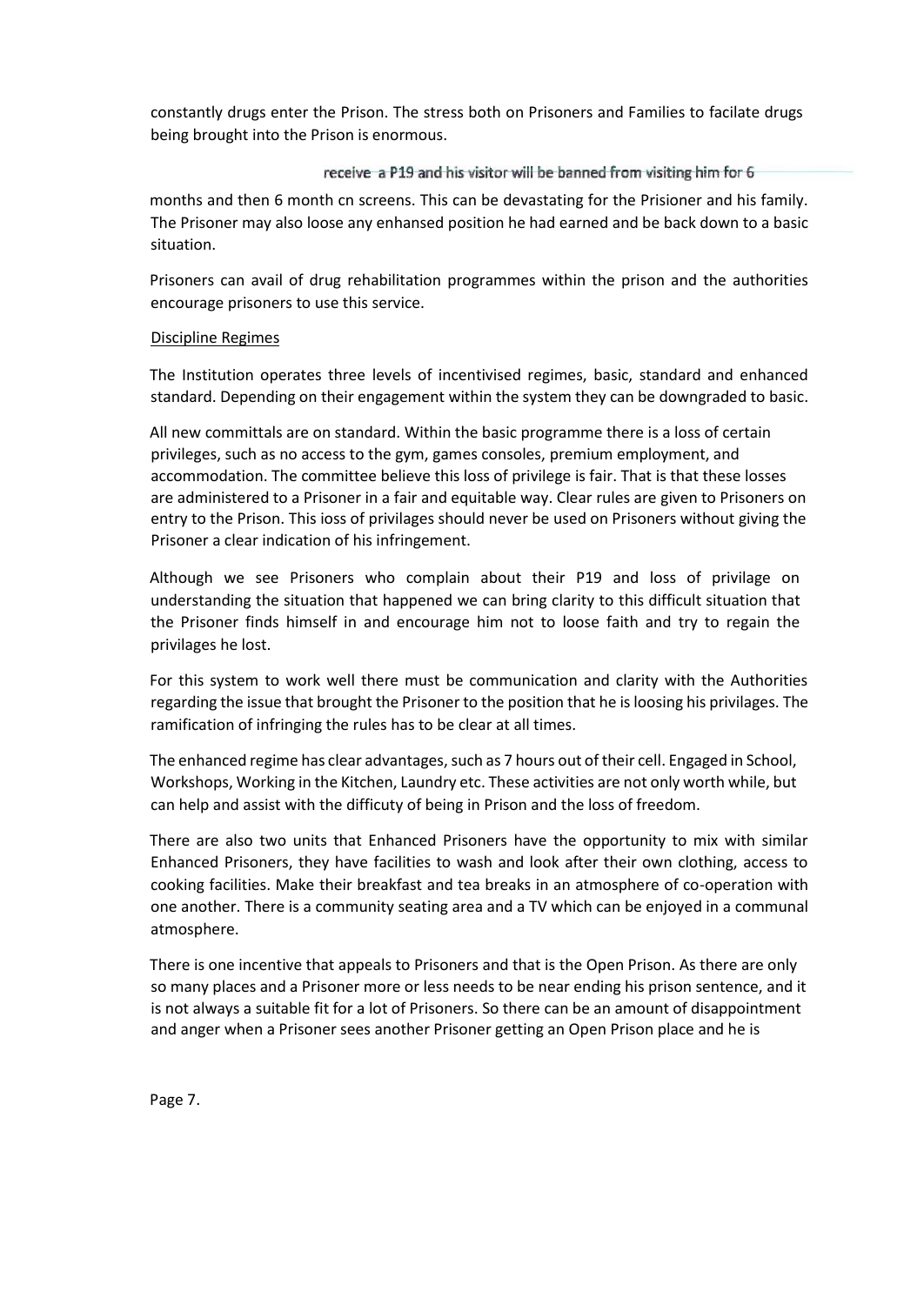refused or does not get an offer. There can be many reason that the Authorities not only in the Prison but in the broader Justice System who can point to difficulties that they see in offering a Place to a particular Prisoner.

Wheatfield operates an integrated sentence management programme- There is a dialogue between the institution and the inmates on how to get the best out of their time in Prison. This gives the inmates a clear understanding of their future within the prison. The Authorities have a positive approach regarding sentencing. The committee feel that Wheatfield's Authorities work hard to ensure that prisoners on enhances regimes get an opportunity to apply for T.R or open facilities. There is a humane approach to prisoner sentences by the Authorities in Wheatfield. The Committee believes that when the Govenor receives a request for information or transfer to another Prison by the Prisoner the Govenor follows through and brings the request to a conclusion. The lines of communication must be open and clear at all times.

#### Open Prisons:

Transfers back to Wheatfield from Shelton Abbey for 2018 for operational reasons — 8 Prisoners.

Transfers back to Wheatfield from Loghan House for 2018 for operational reasons - 1 Prisoner.

#### Vsiÿor information.

The booking line has improved over the last few years. The use of an online form to book family visits is now available via the IPS website. (Irish Prison Services) If a visitor is barred, clear and fair time frames are now implemented. The paperwork for future visits should be issued at least a week before the expiration of the previous paperwork. Visitor review results should be communicated to the inmate in question.

#### Institution Visits.

Depending on the regime that the Prisoner is on each inmate is entitled to a least one and a maximum of three visits per week. St. Vincen de Paul are now operating a visitor centre in Wheatfield and it has been well received by families and Prisoners, For visitors there are security measures before entering the visiting area. There are Lockers where cloths and goods can be stored while the person is visiting there family member. Should a visitor be caught with a substance or object that is prohibited in the Prison they can be arrested and charged and also the Prisoner they are visiting can also be served with a P19 and loose his privilages.There has been an introduction to a visiting room, which iS set out for a more relaxed family visit. There are tables and chairs and the Prisoner has a more relaxed visit with his family.Should anyone breech the rules, the visitor will be barred for 6 months (if not arrested) and on screen for the follow 6 months. The Prisoner will receive a P19 and loose privilages.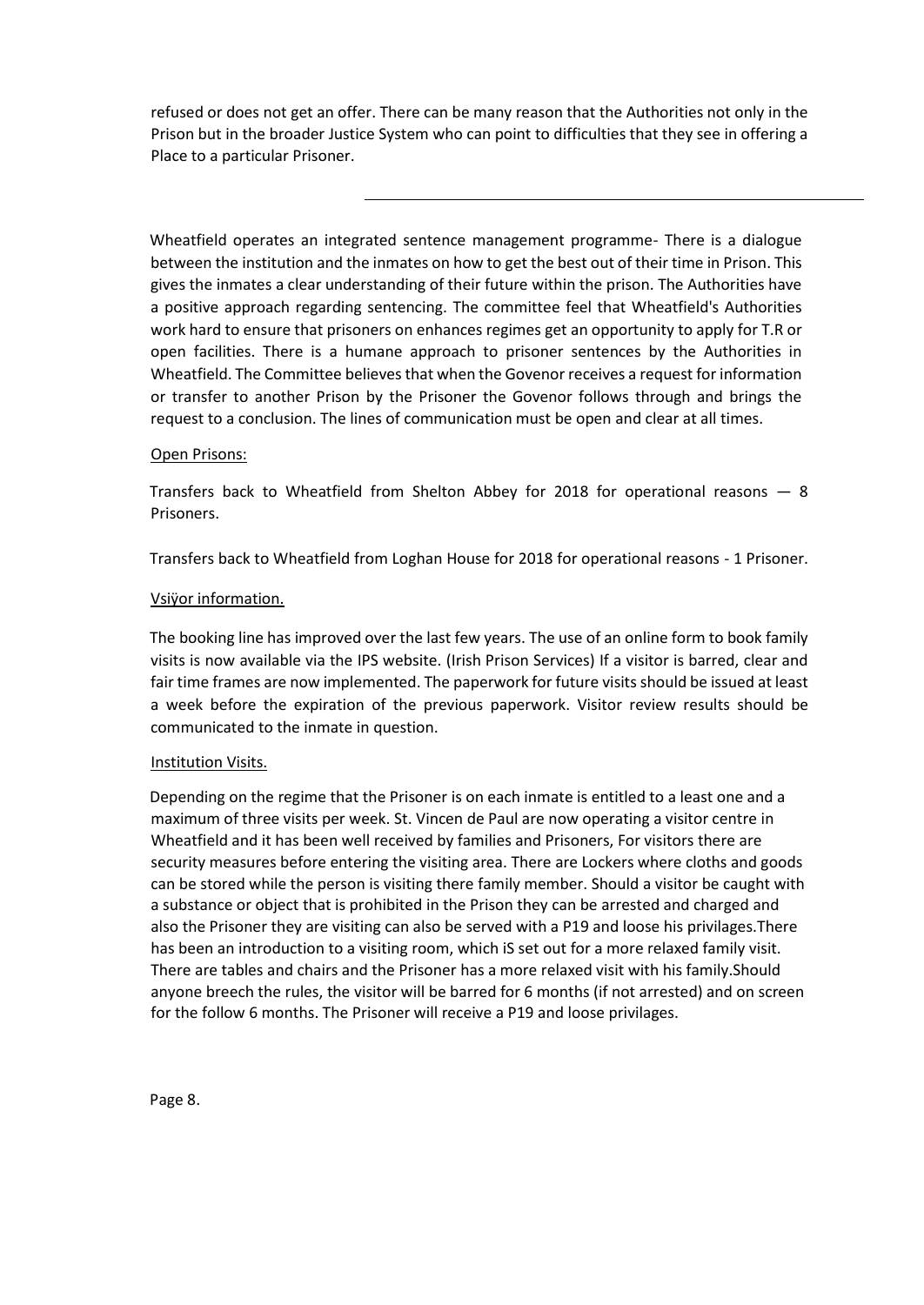#### Prison Car Parkine.

More Notices to avoid litter being left in the Public Parking Area should be errected. Mostly now the entrance to the Prison is tidy and clean. There are occasions when people entering this area discard cups and papers as they walk along. And the appearance of the entrance can look neglected.

#### **Health**

Inmates have access to doctors, nurses, dentists and opticians. Should emergency treatment be required it is provided. Inmates receive fair treatment and follow ups as required in accordance with best practice. The Committe believe that all prisoners who avail of medical care receive good care\* While the Prisoners medical care is confidentiai it is essential that clarity of communication between the Prisioner and Medical staff and the Athorities in the Prison are kept open and clear. There is a strict oversight of inmates trying to or storing medication.

While there is a need for more psychologists, there has been movement in progressing this shortage.

Wheatfield run a programme for Prisoners called "Building Better Life Programme" for selected inmates. This course has been very successful for Prisoners who engage and is a considerable help with Mental Health Issue resolution. The Committee believes that this programme should be available to all Prisoners. We understand the monetary contraints and staff contraints. This programme offered to first offenders and very young offenders could clarify for the Prisoners the choices and consequence of his actions.

#### Prisoner death in Wheatfield in 2018.

It is a matter of record that one Prisoner passed away.

#### **Chaplaincy**

This is a very important and intergal part of inmates welfare. The spiritual needs , care and trusting service is essential. Wheatfield has also made provision for inmates of different faiths. There seems to be no complaint that Prisoners are not being provided with this essential support.

Brenda Co e Chaierson Brendr Loyre. t wart Ste hens

Page 9.